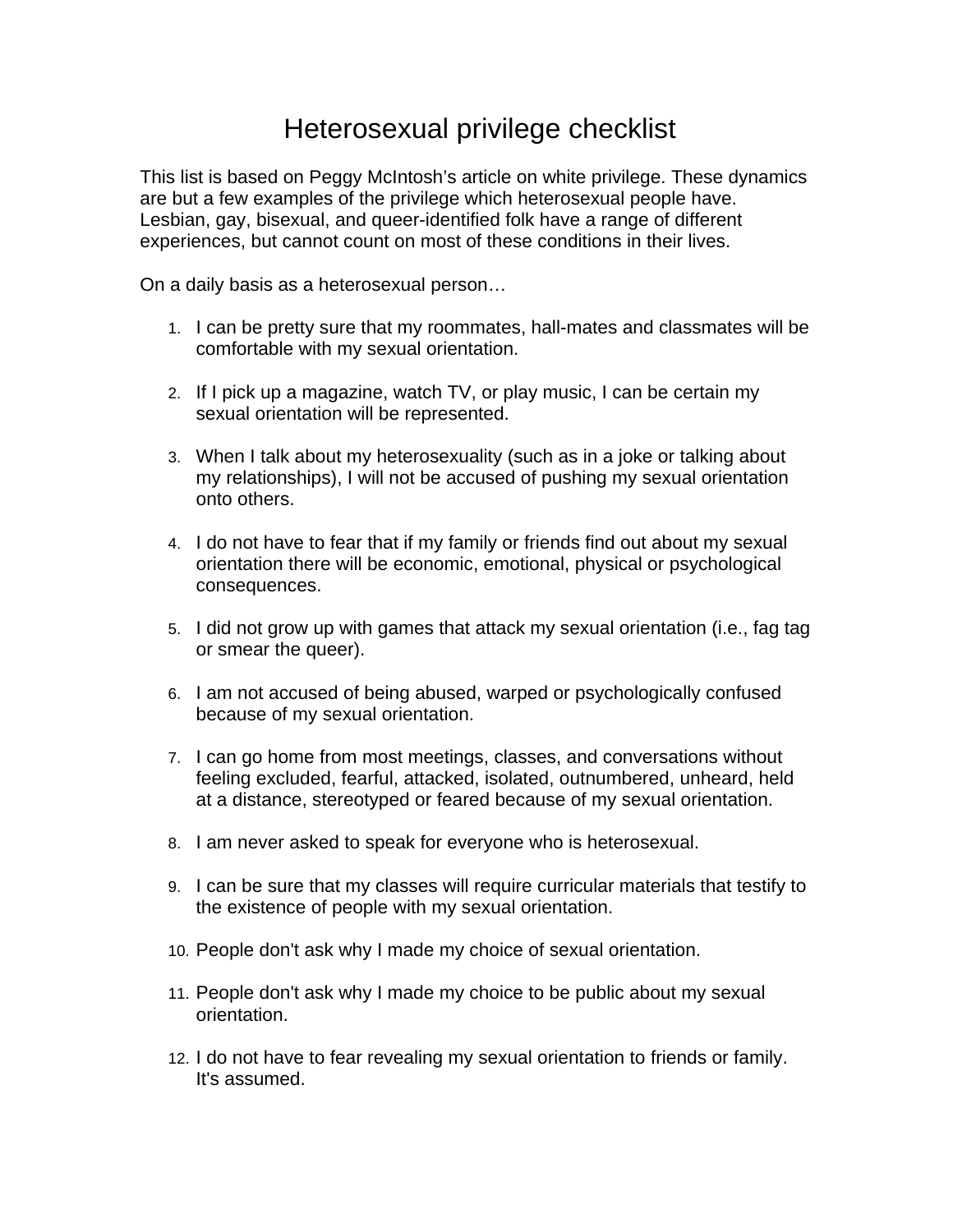- 13. My sexual orientation was never associated with a closet.
- 14. People of my gender do not try to convince me to change my sexual orientation.
- 15. I don't have to defend my heterosexuality.
- 16. I can easily find a religious community that will not exclude me for being heterosexual.
- 17. I can count on finding a therapist or doctor willing and able to talk about my sexuality.
- 18. I am guaranteed to find sex education literature for couples with my sexual orientation.
- 19. Because of my sexual orientation, I do not need to worry that people will harass me.
- 20. I have no need to qualify my straight identity.
- 21. My masculinity/femininity is not challenged because of my sexual orientation.
- 22. I am not identified by my sexual orientation.
- 23. I can be sure that if I need legal or medical help my sexual orientation will not work against me.
- 24. If my day, week, or year is going badly, I need not ask of each negative episode or situation whether it has sexual orientation overtones.
- 25. Whether I rent or I go to a movie theater, I can be sure I will not have trouble finding my sexual orientation represented.
- 26. I am guaranteed to find people of my sexual orientation represented in the MIT curriculum, faculty, and administration.
- 27. I can walk in public with my significant other and not have people doubletake or stare.
- 28. I can choose to not think politically about my sexual orientation.
- 29. I do not have to worry about telling my roommate about my sexuality. It is assumed I am a heterosexual.